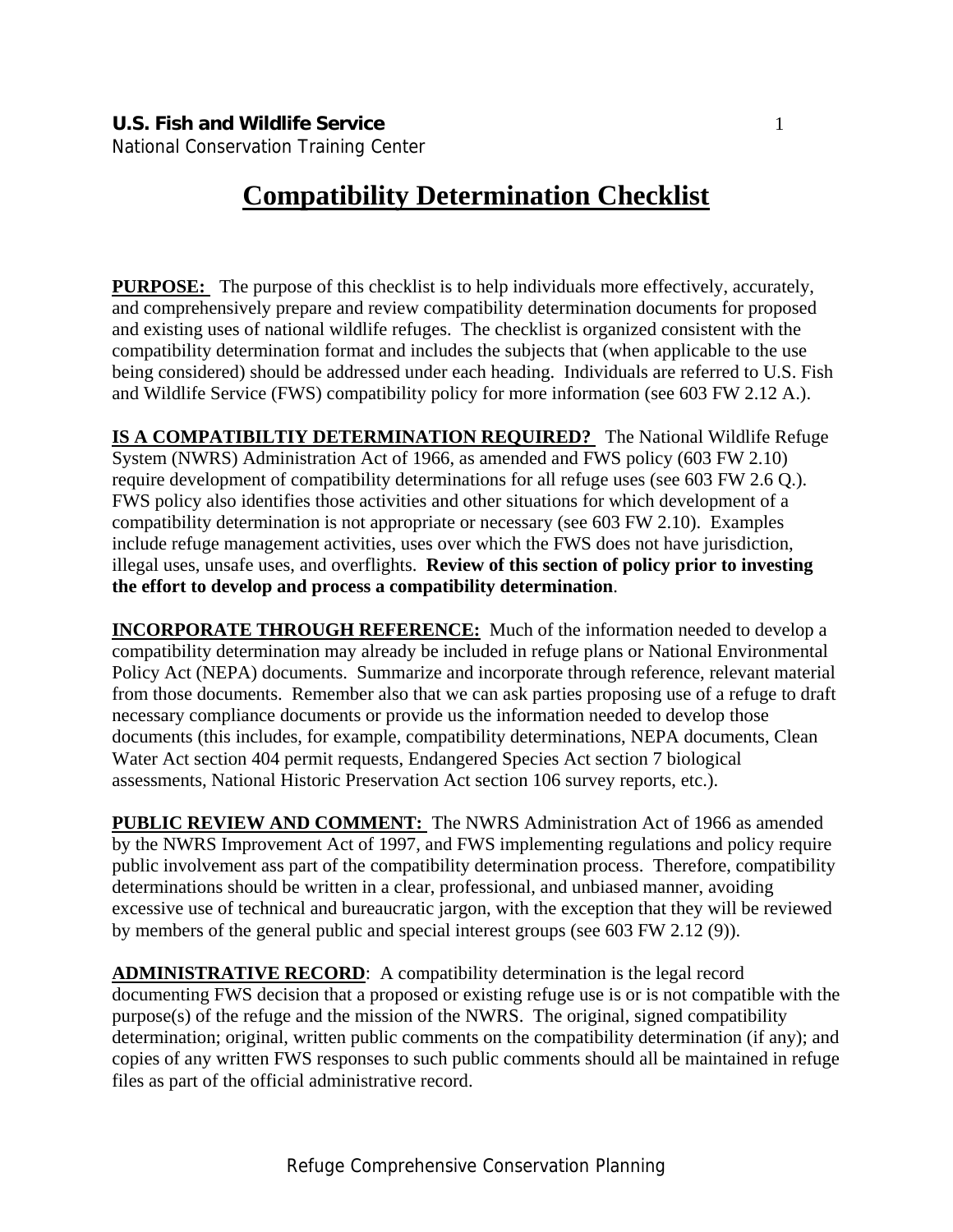National Conservation Training Center

## **Compatibility Determination**

#### **USE**: *Name Use*

- Use Name: Include name of use. Keep simple and whenever possible, name(s) should be one or more of those listed in the official list of "Secondary Uses of the NWRS" (see FileMaker Pro database file "uses95.fp5" on the compact disk "CD Helper").
- Groups of uses: Can include more than one use, including a program of uses (e.g., a cooperative farming program or mosquito control program). Group similar uses together. Avoid grouping (potentially) controversial uses with other uses (e.g., a controversial hunting program with broadly supported wildlife observation program). Prepare separate compatibility determinations for hunting and fishing programs. Do not group priority (Big 6") public uses and non-priority public uses together.
- Associated uses and facilities: Include associated uses and/or facilities that are necessary for supportive of primary use (e.g., fishing, new boat dock, new boat launching ramp, new rest room, and expanded parking area; or wildlife observation and photography, new observation/photography blind, and extended trail).

#### **REFUGE NAME**: *Name refuge*

- Name of refuge: Include official, full refuge name and location (e.g., Tualatin River National Wildlife Refuge, Washington County, near Sherwood Oregon; see http://cmt.fws.gov/cmthome.cfm).
- Refuge Specific: Compatibility determinations are to be refuge-specific. Develop separate compatibility determinations for each refuge even if same use is to be addressed for more than one refuge in same complex. Use modern electronic technology to assist.

**ESTABLISHING AND ACQUISITION AUTHORITY(IES)**: *List legal authorities used in establishing and acquiring lands/waters for refuge.* 

- Names of authorities: Include full, official name of all relevant refuge-specific and general laws, proclamations, executive orders, secretarial orders, agreements, public land orders, donation documents, or administrative memoranda used to establish, authorize, or expand the refuge.
- Citations: Include full legal citation (U.S. Code citation is preferred for Federal Laws) and/or date for each reference listed (e.g., Fish and Wildlife Act of 1956, as amended [16 U.S.C. 742a-742j, not including 742d-1], [Migratory Bird Conservation Act, as amended [16 U.S.C. 715-715d, 715e, 715f-715r], or Endangered Species Act of 1973, as amended [16 U.S.C. 1531-1544]). See http://laws.fws.gov/lawsdigest/index.html and http://refuges.fws.gov/policyMakers/mandates/index.html.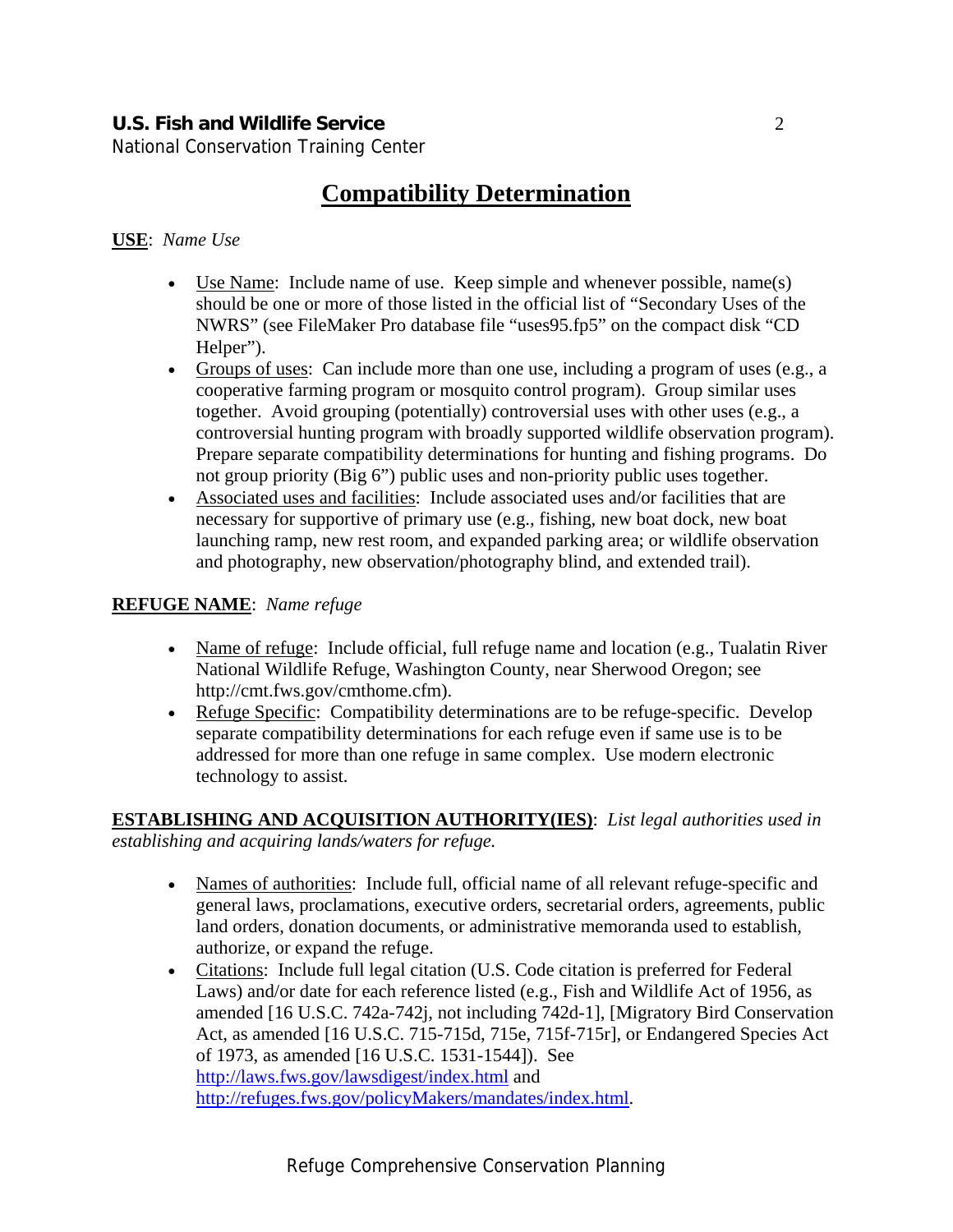National Conservation Training Center

• Refuge additions: Ensure that all appropriate authorities are listed, especially if use would only occur on a portion of the refuge. In some instances, a different authority than that used to establish or initially acquire a refuge was used to expand it.

#### **REFUGE PURPOSE(S)**: *List/describe refuge purpose(s).*

- Determine refuge purpose: FWS policy provides guidance on the process to be followed in determining the purpose of a refuge (see 601 FW 1.10-1.17 and Exhibit 1).
- Quote or paraphrase: For each of the authorities listed immediately above, quote or paraphrase relevant portions which describe the refuge's purpose(s) (e.g., "…for the development, advancement, management, conservation and protection of fish and wildlife resources…for the benefit of the U.S. Fish and Wildlife Service, in performing its activities and services…" [Fish and Wildlife Act of 1956]; "…for use as an innovative sanctuary, or for any other management purpose, for migratory birds…" [Migratory Bird Conservation Act]; or "…to conserve (a) fish or wildlife which are listed as endangered species or threatened species...or (b) plants..." [Endangered Species Act of 1973]). See http://refugedata.fws.gov/databases/purposes.taf?function=form for a list of refuge purposes.
- Administrative purposes: Purposes for some refuges exist in administrative documents (e.g., in establishment/expansion acquisition documents or NEPA documents). Quote or paraphrase relevant portions, which describe the refuge's purpose.
- Wilderness areas: Include the purposes of the Wilderness Act of 1964, as amended (16 U.S.C. 1131.1136) if the use would occur in a designated Wilderness Area or a Wilderness Study Area (see 6 RM 8 or 610 FW 1-7).

### **NATIONAL WILDLIFE REFUGE SYSTEM MISSION**: *State NWRS mission using following text.*

• The mission of the National Wildlife Refuge System is "to administer an network of lands and waters for the conservation, management, and where appropriate, restoration of the fish, wildlife, and plant resources and their habitats within the United States for the benefit of present and future generations of Americans" (National Wildlife Refuge System Administration Act of 1966, as amended [National Wildlife System Administration Act of 1966, as amended [16 U.S.C.668dd-66833]).

#### **DESCRIPTION OF USE**: *Describe use*.

- Incorporate through reference: Summarize and incorporate through reference, relevant descriptions from refuge plans or NEPA documents.
- Proposed or existing: Is compatibility determination for a proposed or an existing use?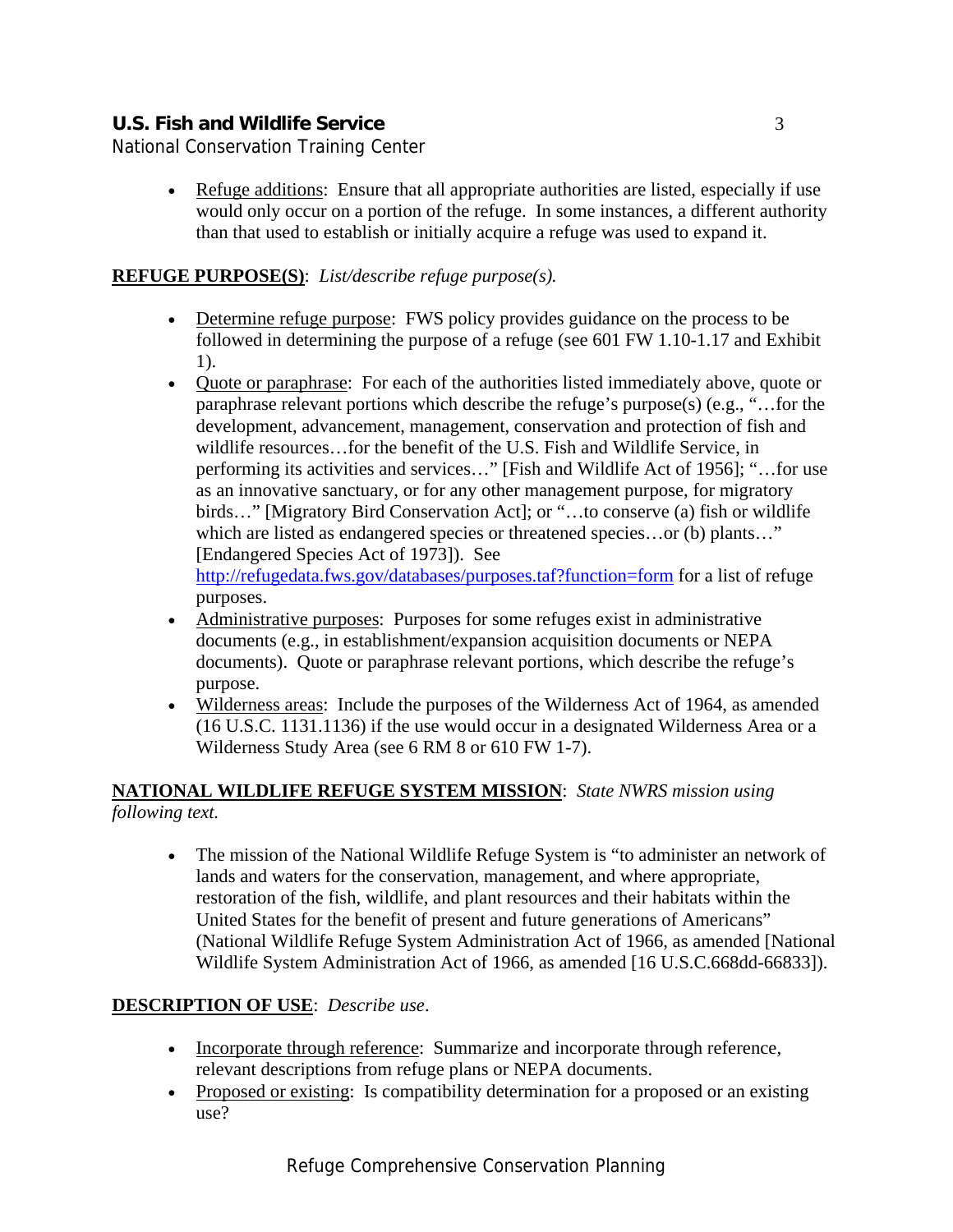National Conservation Training Center

- Big 6: Is use one or more of the "Big 6" legislated wildlife-dependent, priority public uses of the NWRS (i.e., hunting, fishing, wildlife observation and photography, or environmental education and interpretation)?
- Economic use: Is use a refuge management economic use (e.g., farming, grazing, haying, timber harvesting, or trapping; see 603 FW 2.6 N.)?
- Associated uses and facilities: Are there other uses, equipment, and/or facilities necessary for or supportive of this use (e.g., automobiles as part of a wildlifeobservation, photography, and/or interpretive auto tour route; new or expanded road, parking lot, restrooms, trail, and blinds associated with hunting; boating dock and boat launching ramp associated with fishing; or fencing, off-stream watering facilities, and corrals associated with grazing)? If yes, they should all be described and evaluated as part of the same compatibility determination.
- Location: Where would use occur on refuge (it's often helpful to include a map)? What types of habitat; and key fish, wildlife, and plant species occur there?
- Magnitude: What is the magnitude of the use (e.g., estimated number of people participating at one time or daily, weekly, monthly, or annually; estimated number of vehicles/vessels; number of AUMs grazed or acres of crops farmed; acres of X, Y, and Z habitats and percent of refuge affected; and/or number and size [length, square feet, etc.] of associated facilities)?
- Timing: When would the use occur, how frequently, and for how long (e.g., onetime, weekend event; year-round, daily activity; or Wednesday, Saturday, and Sunday mornings during hunting season)?
- Why? Why is the use being proposed? Who is proposing use? Why is it being proposed for the refuge instead of on other public or private lands in the area? Do similar opportunities exist nearby?

**AVAILABILITY OF RESOURCES**: *Describe management resources needed to administer use and availability of those resources.* 

- Needed resources: What resources are needed to properly (considering quality and compatibility) and safely administer use? Include funds, facilities, equipment, and supplies needed to develop, manage, maintain, and monitor use. Estimate both onetime (e.g., for rehabilitation or new construction) and recurring expenses (i.e., for annual operations and maintenance). Summarize and incorporate through reference, relevant descriptions from refuge plans or NEPA documents.
- Revenues: Identify offsetting revenues generated by entrance or user fees associated with the use that would be returned to the refuge.
- Adequacy of existing resources: Do exist refuge resources adequate to properly and safely administer use?
- Soliciting outside resources: Document "reasonable efforts" to secure needed resources from outside FWS (e.g., from State or private conservation group) in instances where refuge resources are inadequate to administer an otherwise compatible, wildlife-dependent, priority public use.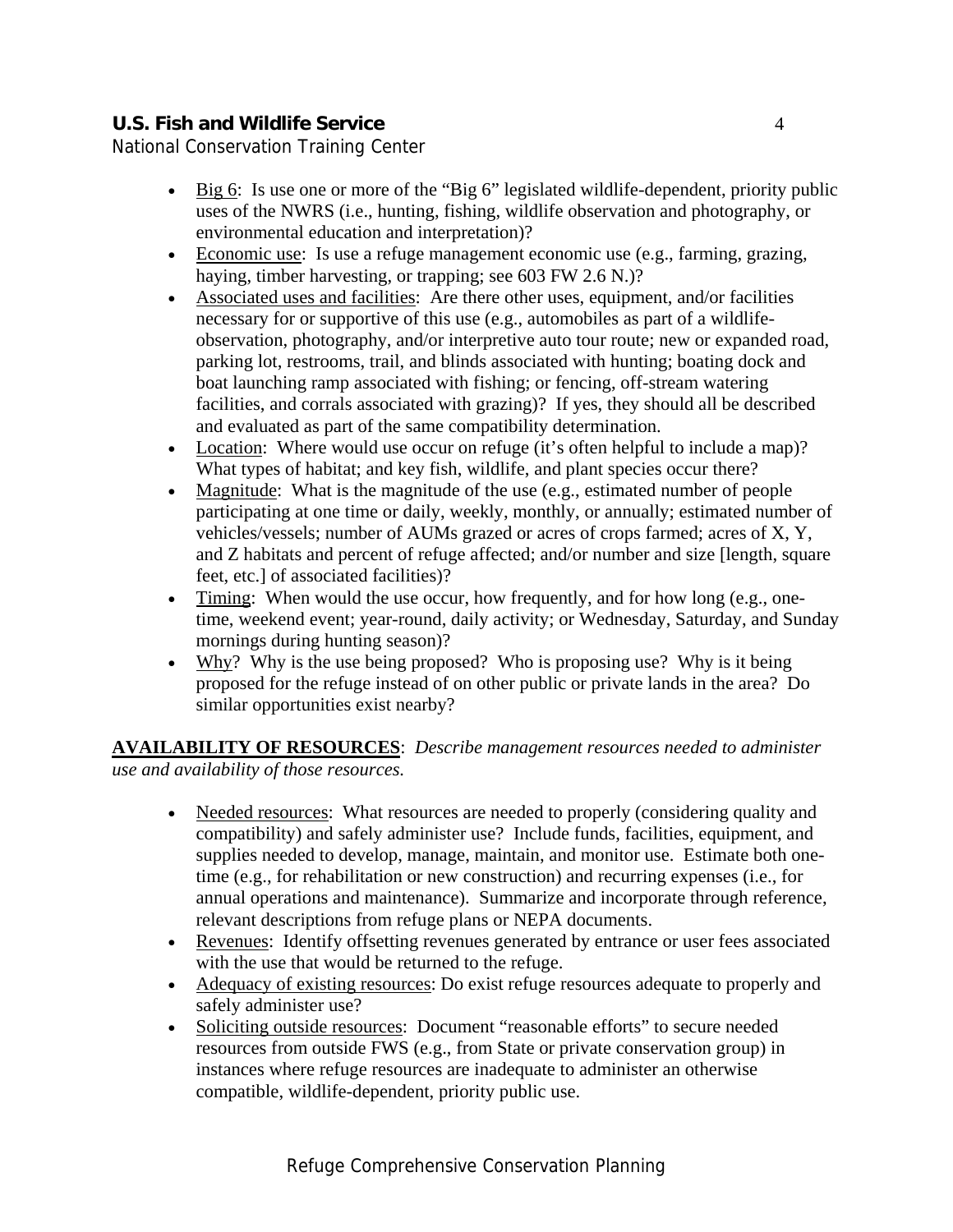National Conservation Training Center

#### **ANTICIPATED IMPACTS OF THE USE**: *Describe effects of use*.

- Incorporate through reference: Summarize and incorporate through reference, relevant effects assessments from refuge plans or NEPA documents. For a controversial use, may wish to use a separate paragraph to summarize each major type of impact and include therein citations for all relevant information sources.
- Effects: How does use affect:
	- Refuge purpose(s) and the NWRS mission?
	- Refuge goals and/or objectives, and refuge management activities?
	- Fish, wildlife, plants, and their habitats; and the biological integrity, diversity, and environmental health of the refuge/NWRS?
	- Other refuge uses, especially existing or potential wildlife-dependent, priority public uses?
	- Public safety?
- Future effects: Will magnitude and/or frequency of use and associated effects likely change (increase) in future?
- Cumulative and indirect/secondary effects: What are cumulative effects of this use when added to existing/projected refuge uses? Will use have major indirect or secondary effects?
- Mitigation: What provisions have been incorporated to lessen or eliminate adverse effects?

## **PUBLIC REVIEW AND COMMENT**: *Describe public involvement process used, and*

*comments and responses.* 

- Public involvement: Briefly describe what level/type of public involvement process was used to solicit public review comments. Include:
	- Type of notice (e.g., posting at refuge headquarters, publication of notice in newspaper with wide local distribution, publication of notice in Federal Register, sending letters to refuge mailing list, public meeting, or other technique);
	- When notice was posted, letters were sent, or meeting was held; and
	- The review time period.
- Comments and responses: State how many comments were received, and summarize substantive comments received during public review and FWS responses to those comments.

**DETERMINATION (check one below):** *Using sound professional judgment (see 603 FW 2.6 U. and 2.11 A.), place an "X" in the appropriate space to indicate whether use would or would not materially interfere with or detract from the NWRS mission or purpose(s) of the refuge (see 603 FW 2.11 B.).* 

\_\_\_\_\_\_\_\_ Use is Not Compatible

\_\_\_\_\_\_\_\_ Use is Compatible With Following Stipulations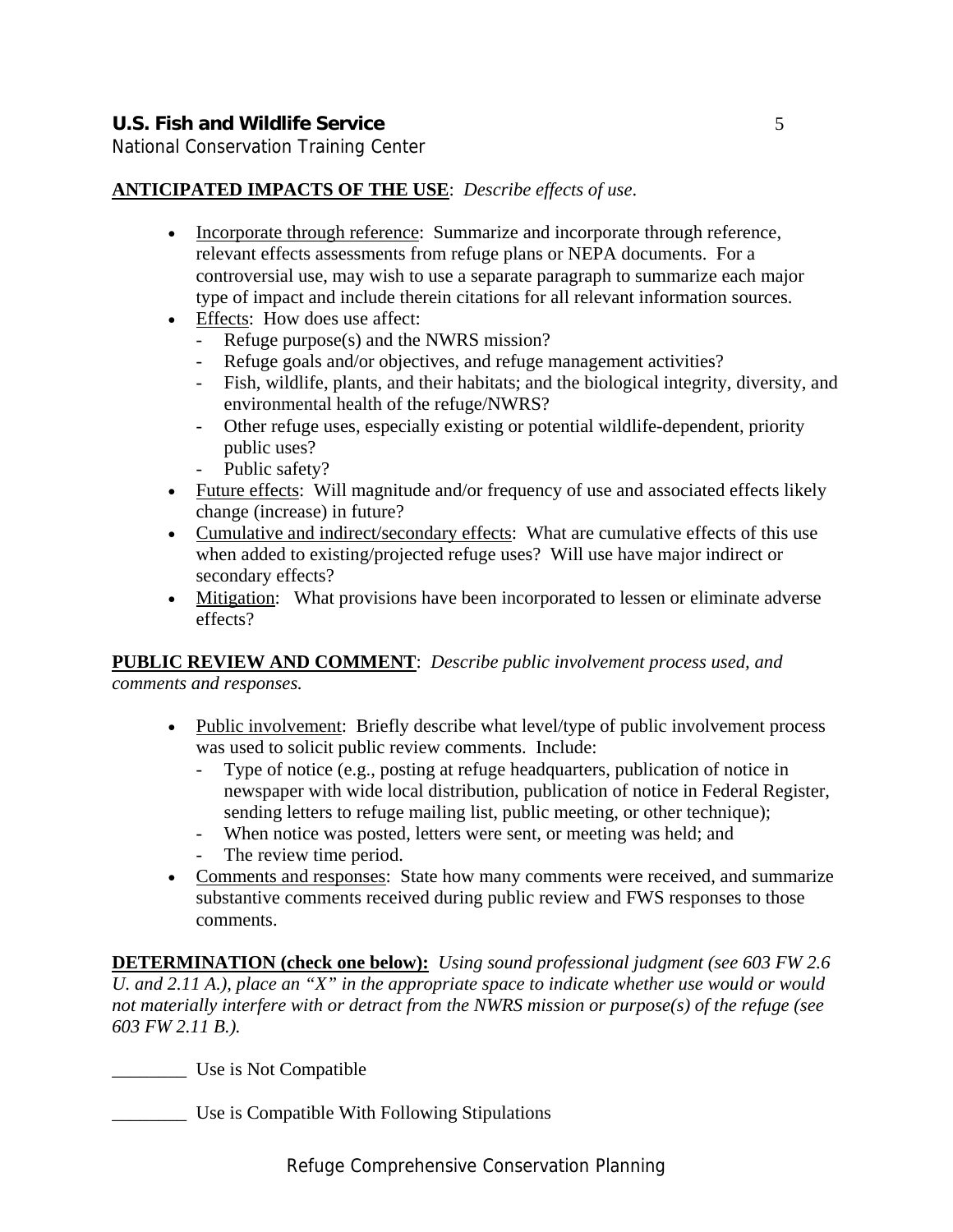National Conservation Training Center

- Timing and Zoning: Temporal or special limitations for the use (e.g., daily or seasonal closures, designated access routes and campsites, or closures of sensitive wildlife areas).
- Equipment: Limitations on the types of equipment that can/cannot be used and manner of their use (e.g., no-wake zones for motorboats or weed-free hay for horses).
- Magnitude: For example, limitations on number of people, vehicles, vessels, or livestock using certain areas concurrently.
- Monitoring: Requirements to monitor uses (including compliance with stipulations) and the effects of those uses.
- Staffing: Requirements to have adequate FWS or other staff to ensure use is conducted properly and safely (e.g., visitor center staff, hunter check station, law enforcement officer, docent, adult leader for youth group, etc.).

**JUSTIFICATION**: *Explain why use would or would not materially interfere with or detract from the NWRS mission or purpose(s) of the refuge (i.e., is/is not compatible – see 603 FW 2.11 B.).* 

- Purpose(s) and mission: Provide a logical rationale describing how the use would/would not support or materially interfere with/detract from the NWRS mission or purpose(s) of the refuge. Factors to consider include effects on the following as they affect fulfilling the mission or achieving purpose(s).
	- Goals, objectives, and refuge management activities: Does use support, or materially interfere with or detract from refuge goals, objectives, or refuge management activities?
	- Biological resources: Does use benefit or adversely impact fish, wildlife, plants, and their habitats; or biological integrity, diversity, and environmental health of the refuge/NWRS?
	- Big 6: Does use support or conflict with an existing or proposed/potential wildlife-dependent, priority public use?

| <b>SIGNATURE:</b>                  | Refuge Manager | (Signature) | (Date) |
|------------------------------------|----------------|-------------|--------|
| <b>CONCURRENCE:</b> Regional Chief |                | (Signature) | (Date) |

#### **MANDATORY 10 OR 15-YEAR RE-EVALUATION DATE:**

• Provide month and year for "allowed" uses only. Maximum of 15 years for reevaluation of priority public uses and maximum of 10 years for re-evaluation of all other uses.

10/24/01 SBM